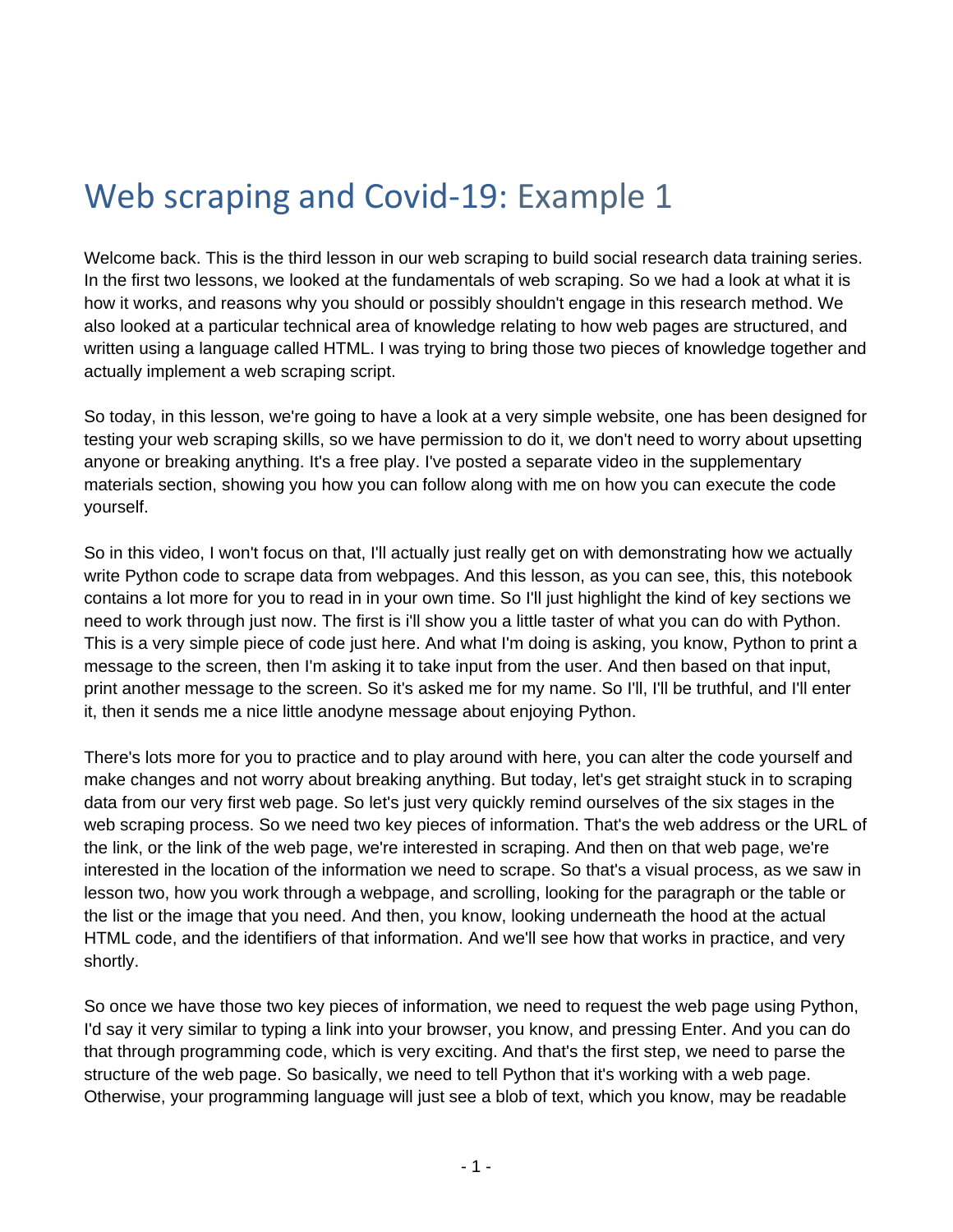and searchable, but it makes it much, much more difficult to extract the information you need. So we tell Python, this is a web page. And as a result, there's all kinds of tools and functions we can use to extract the information we need. that gets onto the the core of what we're doing, which is actually, you know, extracting the information we need in a couple of lines of code. And then finally, we obviously want to save that information, because we're no we're social scientists and we want to use it for research purposes, and at a later date.

So we'll cover two examples. Today, the first one will go through that kind of full six step process, as we extract the text from a web page. And our second simple example will follow the process as well. But this time for downloading a file directly from a webpage. So let's start with the text example. So it's a very basic, simple kind of playground website for testing your web scraping skills. Here's the link here, it's http bin.org. And then this particular web page called helpfully enough HTML, that we can click up, click on that link, you know, and it will request the web page through your browser. And we can see it contains an extract from the classic Herman Melville novel, Moby Dick. Usefully, we can also do this within the Jupyter Notebook using Python itself. So this piece of code here, as you can see, requests the web page and displays it here, in a little cell in the notebook. We can do it both ways. You know, we can do the manual inspection through a browser, which I do encourage you to do, but it also can be useful through Python. Just to take a quick look at the web page you're interested in scraping. Great, So we can see that the webpage exists, and it has some text we're interested in scraping.

So the next thing we need to know is the location of the information we're interested in. So for this web scraping exercise, I'm not interested in in the heading, I'm interested in this paragraph here. So this is what I want to scrape and then what I want to save to a file. So yes, so I've done that visual step. But of course, it's not as simple as saying, I want that paragraph in HTML. So the language that web pages are written in, there'll be an identifier of that paragraph. So I've put the extract of a web page here. So this is the HTML underpinning this web page, and just here, so I've just copy and pasted it into the Jupyter Notebook. So you can see again, that, yeah, it's an HTML page as identified by the top tag. But as we said, In lesson two, it's everything in the body tags, the content of the web page, and what we're potentially interested in scraping. And then this example, I can see that there's one p tag, p representing paragraph and you can see there's lots of texts within those p tags. So this is what I want to scrape. And I'll show you how to do that very shortly.

So the first thing to do is we want to request the web page. So similar to this process here, where I go into my browser, enter the link and press return. They say want to mimic that in Python. So the first thing to do is we kind of do some preliminaries in Python. And there's lots written about this in in this notebook. So I'll leave you to read about the kind of technicalities of what's going on. But basically, you're just loading in the functions, you need to perform the web scrape. And as you can see, it's only three lines of code and then a little message to say that I successfully imported the modules that I need. Great. So I've imported the modules and ready to get stuck into the requests. So in order to request the web page, we obviously need the first key piece of information, which is the web address of the web page, or the URL or the link or however you want to call it. Then using the requests module, which we've just imported. Previously, the requests module has helpfully a get function. So you want to get a web page and the web page I'm getting is stored in this variable called URL. So a different way of doing it is I could just, you know, type out the web page, that would work, that would work as well. And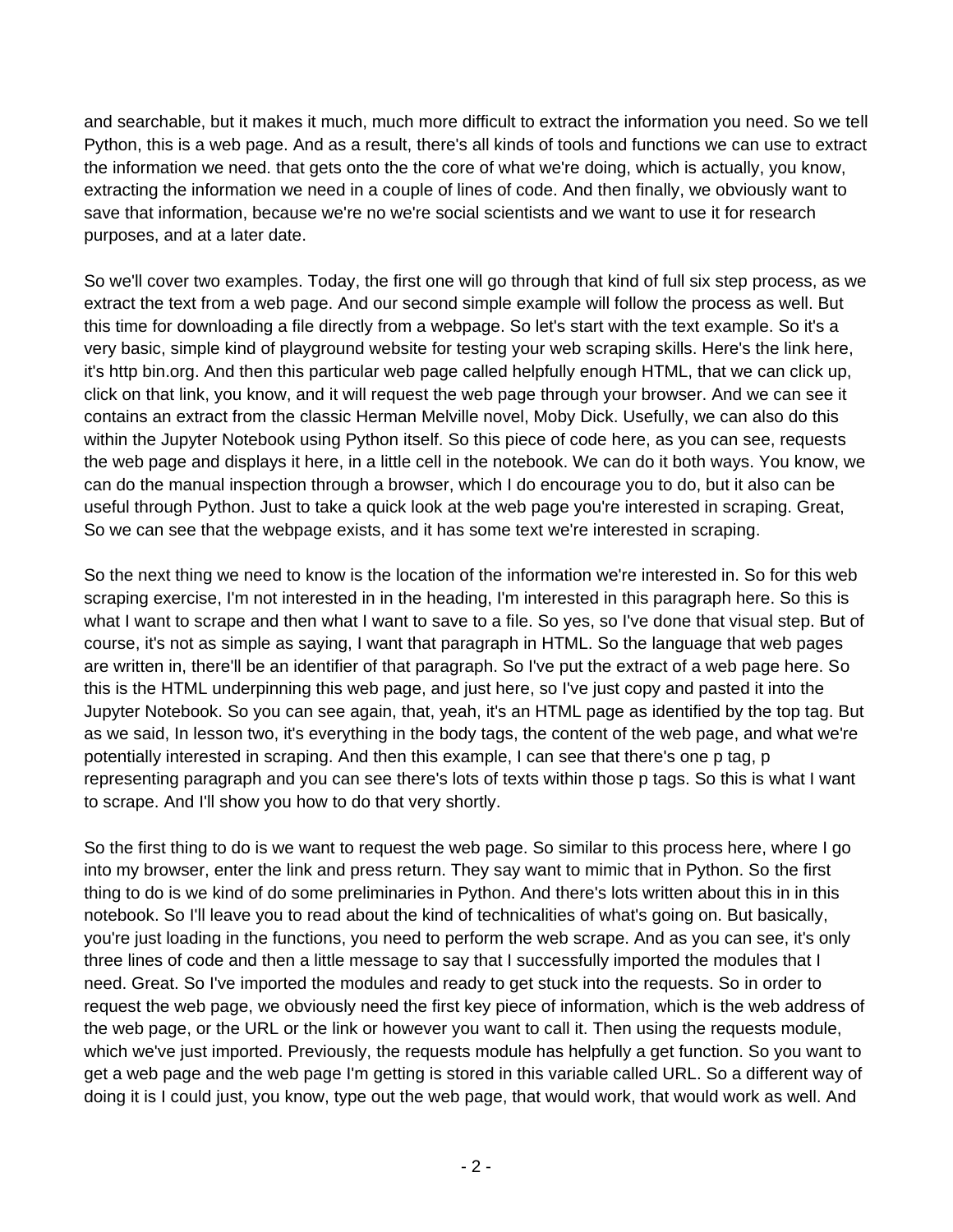proof that it works is I get a status code of 200. Again, there's a description here and the link of what those different status codes mean. We're probably just from using a browser you've seen before, or four page or a 400 page, or 501 page. And they all have different meanings. Basically 200 means you've successfully requested the web page, anything in the four hundreds means you've made a bad request. So you've possibly misspelt or mis typed the web address, or maybe the web address no longer exists. And something in the 500 is a problem with the server that stores the web page. So possibly it's done for maintenance, the website no longer exists, or there's some issue on the servers. And so I encourage you to read up a little bit more about that.

But just for now, we'll focus more on the process what we're doing. So that's one way of doing it. But you'll find and you're probably used to it if you're a quantitative researcher, and or even a qualitative, you know, you use codes to represent longer bits of text or you know, longer kind of results or statistics or figures. And so basically, we have a URL variable, and that stores the URL that we're interested in. Let's just rerun that to show that it works both ways. So excellent, very simple. We've made a successful request to the web page, it's a lot less exciting than using your browser because, well, it doesn't actually present the contents of the web page. However, we can access them shortly.

So we can also look at the metadata associated with our request. Now often, this isn't of particular interest to us as researchers because we're interested in the content of the webpage. But it's just worth knowing that there's some metadata behind the request as well. So we can see that, you know, this is the time and the date that I made the request for the webpage that might be useful for you. If you've got a much larger data collection exercise and you want to, you know, keep track of data that's updated on a daily basis, for example. So it can be useful to know when your web scraping scripts actually run. But besides that this kind of metadata is more interesting to web web developers. As I said, if we're interested in that date, we can pull it out from the metadata. So now we have a variable called date. Which has the value up here. But we're more interested in the content and the content of the webpage. As we can see from requesting it using a browser is a heading and a paragraph, we can view this using the text attribute of the response variable. So here's what I mean by why it's so important to tell your programming language that it's working with a webpage.

So what we've done so far is we've requested the web page and now we're we've had a look at what's been returned by the web server. So the web servers sent back the web page to us. But because we're not using a browser, basically, all we see is this kind of blob of text. And it's not just the content. So it does have the content that's rendered by our browser. But what it has is the entirety of the HTML page that has all the HTML code plus plus the content, as you can see here with the HTML tags, and the the opening doctype tags, telling you that this is a web page file.

So that brings us to our second step, which is telling Python or whatever programming language, you're dealing with that, hey, this is a web page, you need to understand it in this way. And then that allows me to pick out the bits of it that I want to scrape. So this brings us to the second module we imported into Python, which is called Beautiful Soup, no idea why it's called that, possibly a little exercise for yourself. Beautiful Soup as a way of basically telling Python, we're working with a web page. And because of that, here's a series of tools and functions that make it easier to pick out and extract the information we need. So all I'm doing with this stage here is I'm creating a new variable called soup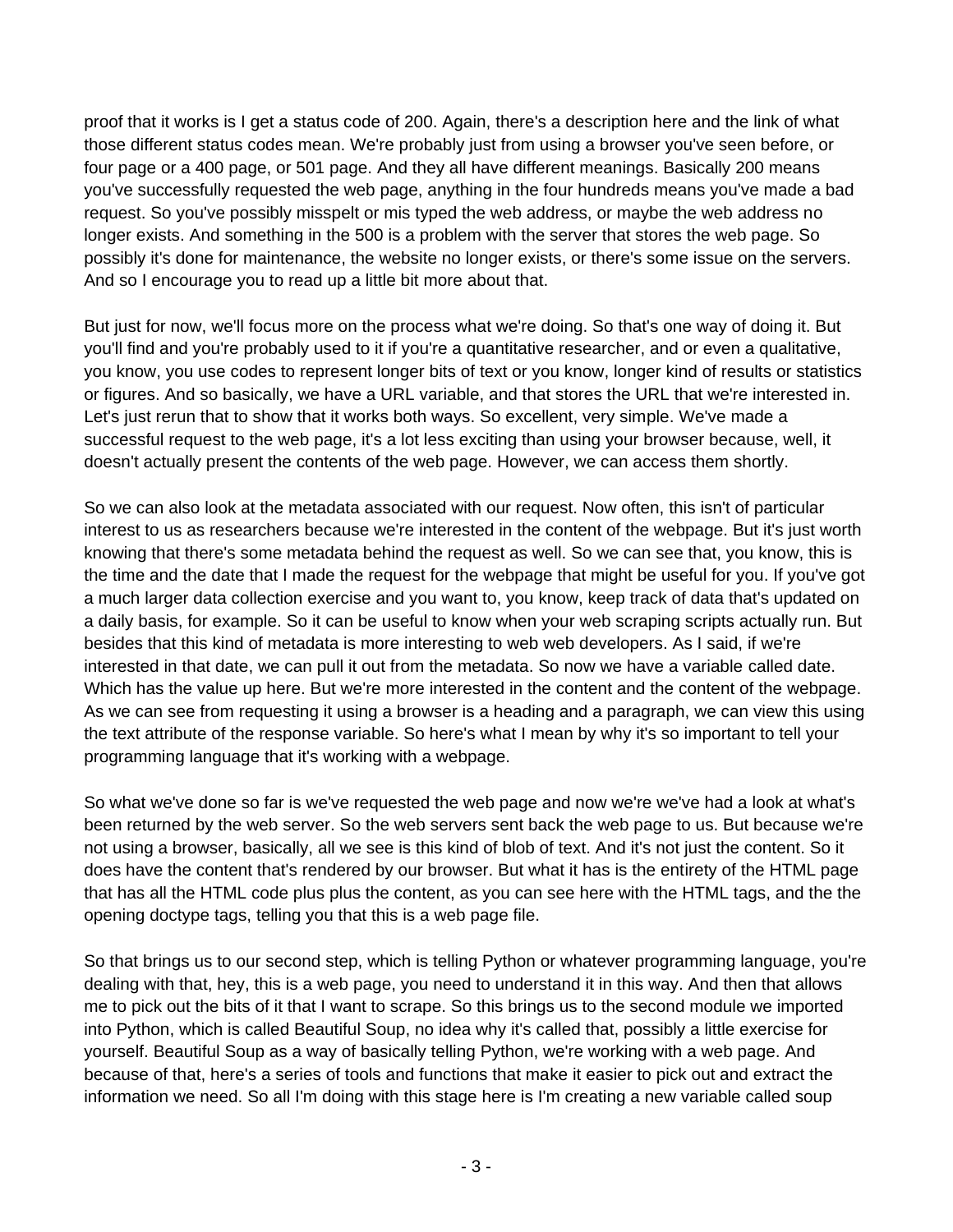response. You can call it what you want, I'm tending to follow kind of standards. And if you look at the help forums for, for Python, in particular, when people post solutions, you know, they'll name variables the same way all the time, you know, just swap out its standard. So all I'm doing is I'm taking all of the text stored in the response variable. So all of this here. And I'm saying, hey, this is HTML. So I'm using the soup module to say, hey, this is the HTML page and store it in this variable here.

So what I do it now we see the nice structure, we know it comes with HTML. So HTML, again, is a hierarchical structure. And now by using the Beautiful Soup module, and the soup function, specifically, no, Python understands that we're working with a HTML file. So now we can see the nice hierarchical structure, we can see the clear separation of different elements of the web page. And those elements are represented by different tags. So that's excellent. That's the second step completed, very simple. And it's essentially only one line of code. Here on the second line just tells, you know, Python, a print the contents of the soup, underscore response variable, so excellent. Python knows what we're dealing with.

Now, let's get down to the actual extraction of the information we need. So again, we're going to use the Beautiful Soup module, this time, we're going to use the find function. So we take the soup response variable learner, so that contains the HTML page, and all I'm asking you to do is find the p tag. So P represents paragraph, I'm basically just telling Python go find a p tag. So one p tag in in that webpage, we know from inspecting the web page that there is only one p tag. When there's more than one, which we'll see in an example later. In a different lesson, you know, we have to do a bit more digging. But this is a very simple example. There's only one p tag. Let's find it. And let's return its contents. Excellent. So now I have a new variable called paragraph. And that contains the contents of the p tag. Actually, at the moment, it contains the P tags themselves, as well as the content contained within them.

So that brings us to our final step really, of the extraction, which is obviously we want to save this as research data, we don't want the tags in it, because our futures stage, if we're using in vivo, if we're using states or whatever our whatever package you're you're using, you're going to have to remove those p tags, because they're not germane to your analysis. They're not the content of what you're interested in. So all I want to do is take my new paragraph variable, which contains the P tags in it, and I want to say Just give me the text of those p tags. And by doing that, you can see now I've extracted the text within the P tags, which is excellent. So now we get to our final step. So we've requested the web page. We've told Python, we're dealing with a web page and because of that, we've been able to use some tools to pick out the particular paragraph and the text within that paragraph that we need. That information is still stored in a variable called data. That's really no good to us as researchers, of course, we want to actually, you know, export that to a file, and then re import it into something like invivo, or stata or SPSS at a later date. So all I'm going to do here is I'm going to create a new file, I'm going to call it Moby Dick scraped data, it's going to be a plain text file. So just a txt file, I'm not saving it as a CSV or an Excel file or anything more specific than that, just now, I open the file in write mode. And I'm just using a quick shorthand to refer to it here. I open the file, I write to that file, what's contained in the data variable.